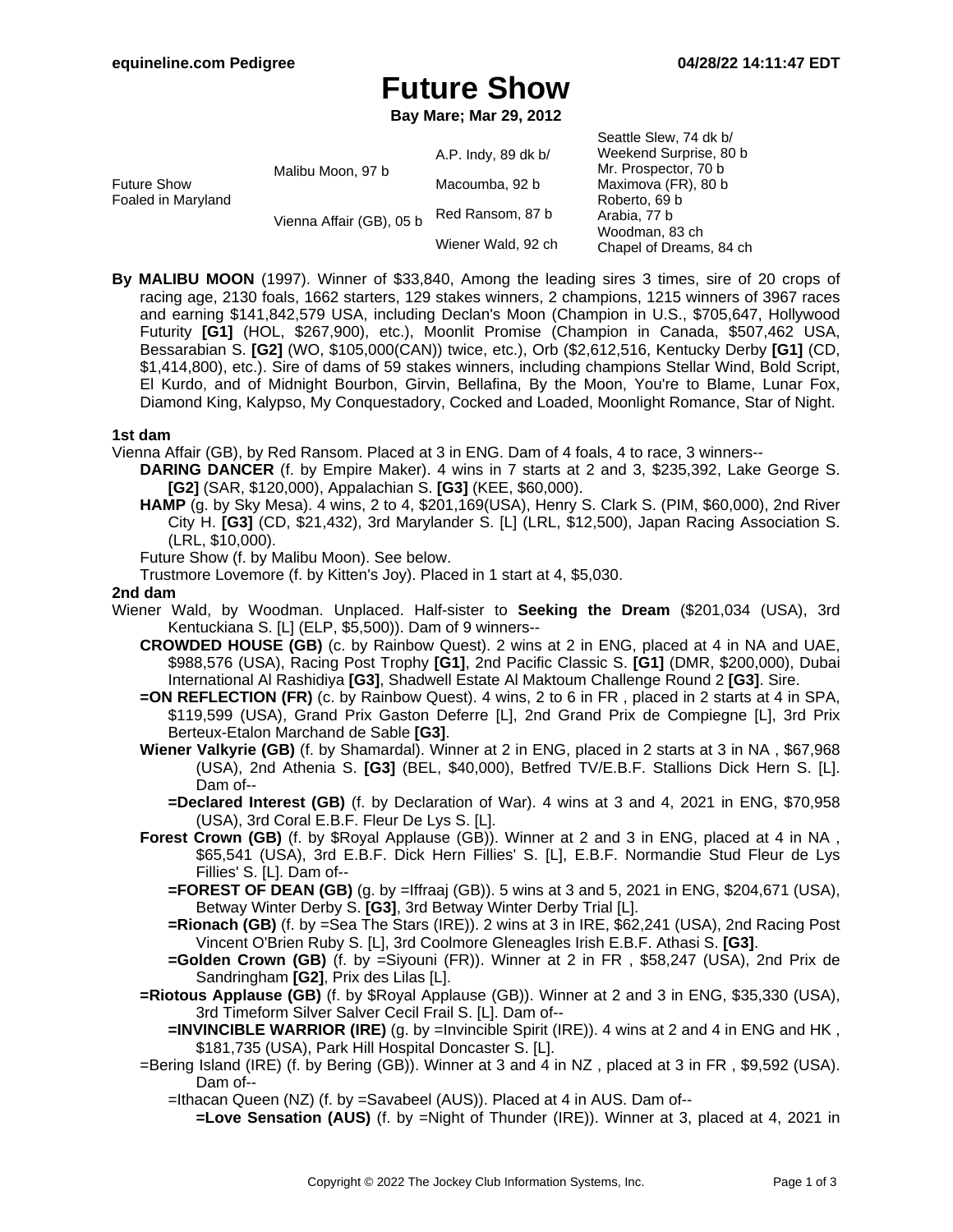## **Future Show**

### **Bay Mare; Mar 29, 2012**

- AUS, \$107,504 (USA), 2nd Dynamic Print Group Alexandra S. **[G3]**.
- $=$ Heron Bay (GB) (g. by \$Hernando (FR)). 3 wins, 3 to 7 in ENG, \$109,419 (USA).
- Woodland River (c. by Irish River (FR)). Winner at 3 in ENG, \$8,970 (USA).
- =Harry Lime (GB) (g. by \$Cape Cross (IRE)). Winner at 3 in ENG, \$3,075 (USA).
- Argent Du Bois (f. by Silver Hawk). Placed at 2 in FR , \$11,106 (USA). Dam of--
	- **=BRANDO (GB)** (g. by =Pivotal (GB)). 9 wins, 3 to 7, placed at 9, 2021 in ENG and FR , placed in 2 starts at 4 in IRE, \$1,513,752 (USA), LARC Prix Maurice de Gheest **[G1]**, Coral Charge Sprint S. **[G3]**, Connaught Access Flooring Abernant S. **[G3]** twice, 2nd Darley July Cup **[G1]**, QIPCO British Champions Sprint S. **[G1]**, etc.
	- **TICKER TAPE (GB)** (f. by \$Royal Applause (GB)). 8 wins, 2 to 5 in ENG and NA , \$1,452,396 (USA), American Oaks Invitational **[G1]** (HOL, \$450,000), Queen Elizabeth II Challenge Cup S. **[G1]** (KEE, \$310,000), Pucker Up S. **[G3]** (AP, \$120,000), Providencia S. [L] (SA, \$68,220), Tuzla H. [L] (SA, \$47,190), etc. Dam of--
		- Royal Decree (f. by Street Cry (IRE)). Unplaced in 2 starts. Dam of--
			- **WAR DECREE** (c. by War Front). 3 wins, 2 to 3 in ENG and IRE, \$312,212 (USA), Qatar Vintage S. **[G2]**, Koffy Diamond S. **[G3]**, 2nd Homeserve Huxley S. **[G2]**, Bet365 Superlative S. **[G2]**. Sire.
			- **Skims (GB)** (f. by =Frankel (GB)). Winner in 4 starts at 2 and 3, 2022, \$92,675, 3rd Appalachian S. **[G2]** (KEE, \$28,875).
			- **Noble Quality** (c. by Elusive Quality). Winner at 2 and 3, \$71,950, 3rd English Channel S. (GP, \$7,050).
		- Raise Up (f. by Henrythenavigator). Unplaced in 2 starts. Dam of--
		- **Empiremeister** (g. by Bodemeister). 3 wins, 2 to 4, placed at 5, 2021, \$61,363, 3rd Ontario County S. -R (FL, \$5,000).
	- **Sant Elena (GB)** (f. by =Efisio (GB)). 3 wins, 2 to 4 in ENG and NA , \$98,733 (USA), 2nd Flaming Page S. [L] (WO, \$20,000(CAN)). Dam of--
		- **=RECKLESS ABANDON (GB)** (c. by Exchange Rate). 5 wins at 2 in ENG and FR , \$609,536 (USA), Hwt. at 3 on European Free Hand., 5 - 7 fur., Hwt. at 3 on English Free Hand., 5 - 7 fur., Hwt. colt at 2 on French Free Hand., Darley Prix Morny **[G1]**, Vision.ae Middle Park S. **[G1]**, Prix Robert Papin **[G2]**, Norfolk S. **[G2]**, 2nd John Smiths Original Scarbrough S. [L], etc. Sire.
		- **=BEST APPROACH (GB)** (c. by =New Approach (IRE)). 3 wins at 2 and 4 in JPN, \$863,335 (USA), Metropolitan S. [L], 2nd TV Tokyo Hai Aoba Sho **[G2]**, 3rd Radio Nikkei Hai Kyoto Nisai S. **[G3]**.
		- **=ERASMO (GB)** (g. by Oasis Dream (GB)). 4 wins at 2 and 3, 2021 in FR , \$165,065 (USA), Prix Paul de Moussac Longines **[G3]**, Prix de Pontarme [L], Prix Saraca [L], 2nd Prix la Force **[G3]**, Prix du Pont Neuf [L].
		- **Family Tree (GB)** (g. by \$Galileo (IRE)). 5 wins at 2 and 4, placed at 6, 2021 in IRE and NA , \$125,795 (USA), 3rd Lenebane S. [L].
		- =Free Rein (GB) (f. by \$Dansili (GB)). Winner at 3 in ENG, \$7,204 (USA). Dam of--
			- **=WEST END GIRL (GB)** (f. by Golden Horn (GB)). 2 wins at 2 in ENG, \$47,513 (USA), German-Thoroughbred.com Sweet Solera S. **[G3]**, 3rd Betsafe Top Price All Runners Oaks Trial [L].
	- Silver Bark (GB) (f. by \$Royal Applause (GB)). Winner at 2 in ENG, \$9,401 (USA). Dam of--
		- **=Toofi (FR)** (g. by Henrythenavigator). Winner at 2 and 10, 2021 in ENG, \$266,176 (USA), 2nd Tamdown King Charles II S. [L].
		- **=Silver Meadow (IRE)** (f. by =Teofilo (IRE)). Winner at 3 and 4 in FR , \$71,926 (USA), 3rd Prix Maurice Zilber - Fonds Europeen de l'Elevage [L].
		- =Miss Vendome (IRE) (f. by =Medicean (GB)). Unplaced in FR . Dam of--
			- **=Legion of Honour (GB)** (c. by =Wootton Bassett (GB)). Winner at 2, placed at 3, 2021 in ENG, \$25,666 (USA), 2nd Ladbrokes Burradon S. [L].
	- =Centime (GB) (f. by \$Royal Applause (GB)). Winner at 3 in ENG, \$5,489 (USA). Dam of--
	- **=Encore L'Amour (GB)** (f. by Azamour (IRE)). Winner at 2 in ENG, \$25,530 (USA), 2nd Bibendum Height of Fashion S. [L].
- Vienna Affair (GB) (f. by Red Ransom). See above.
- You're No Better (GB) (g. by High Chaparral (IRE)). Placed at 3 and 4, \$17,250.
- =Love Mary (GB) (f. by Soviet Star). Placed at 2 in ITY, \$4,154 (USA). Producer.